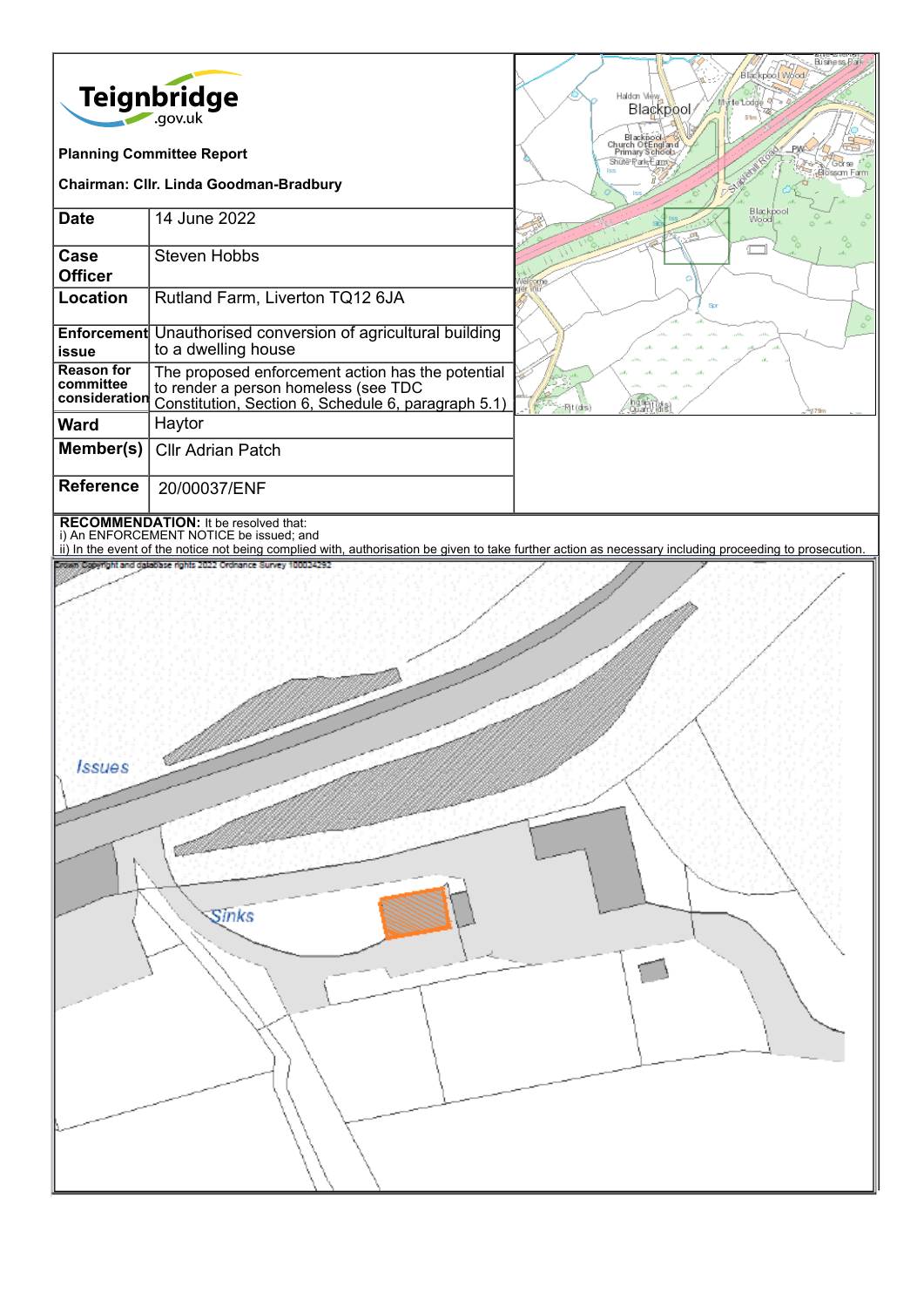## **1. THE ALLEGED BREACH OF PLANNING CONTROL & ENFORCEMENT INVESTIGATION FINDINGS**

- 1.1 Rutland Farm is located off the between Liverton and Bickington. The land is used for agricultural purposes. The current case relates to the unauthorised conversion of an existing building to a dwelling house. The key facts in this case are as follows:
	- A barn has been converted to a dwelling house without planning permission.
	- The dwelling house was created in 2018 and has been occupied since 7 October 2018 for residential purposes.
	- The Change of use would not yet be immune from enforcement action.
- 1.3 To determine whether there were any material planning reasons to permit the use of the building for residential purposes – and to provide evidence of need for such - two planning applications have been submitted with the most recent (reference 21/02847/FUL) seeking to replace the (now converted) agricultural building with an agricultural worker's dwelling. This was refused.
- 1.4 Following the refusal of the planning application there is no planning reason for the residential use to continue and the Council must therefore consider whether enforcement action is expedient to remedy the planning breach.

# **2. BACKGROUND & CONTEXT**

2.1 In February 2020 the Council received a complaint that people where living on the land at Rutland Farm, Liverton. From an investigation which included a site meeting with the owners of the land it was noted that the building that had originally been granted planning permission (reference 04/03751/COU) as a barn had been converted to a dwelling house. It appears that the residential use commenced on 7 October 2018.

# **Planning applications**

- 2.2 To determine whether the residential use could continue a planning application (reference 20/02321/FUL) was submitted for the retention of residential use of the agricultural building. However, this was withdrawn due to conflicts with policy and an application for an agricultural worker's dwelling (that if justified would stand a greater prospect of receiving approval) was submitted instead (reference 21/02847/FUL).
- 2.3 This second application was refused on 24 February 2022 as there was insufficient evidence to substantiate an essential functional need arising from the business for a full time worker to be housed on the site in a rural location and to demonstrate that the business is economically viable and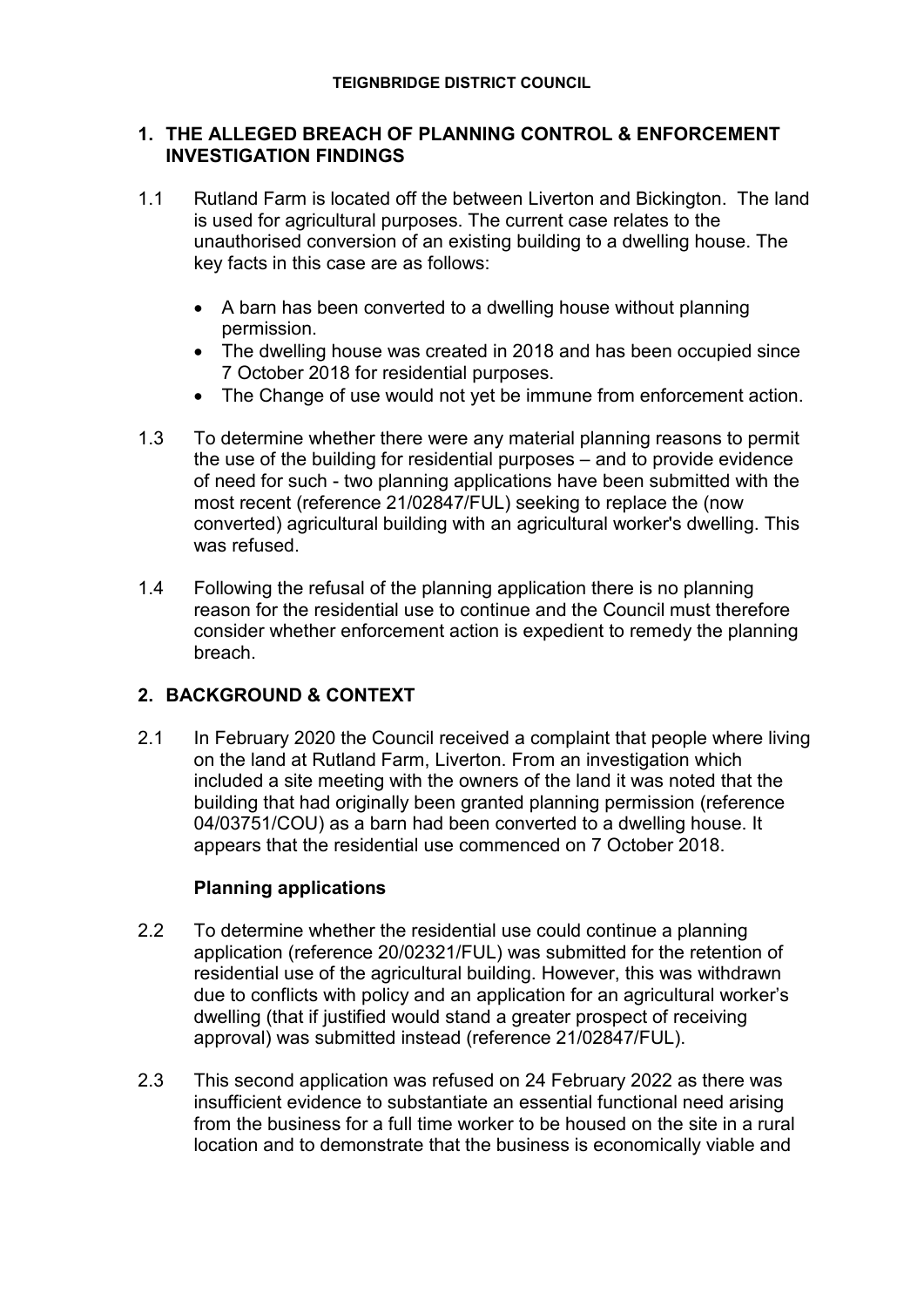#### **TEIGNBRIDGE DISTRICT COUNCIL**

has clear prospects of remaining so; therefore the proposal was contrary to the requirements of Policy WE9 of the Teignbridge Local Plan 2013-2033

### **Current situation**

- 2.4 We understand the residential use is continuing. Furthermore, given that the use commenced in October 2018 to ensure that the unauthorised use does not become established and immune from enforcement action it is necessary to serve an Enforcement Notice within four years of the use commencing. As such it is necessary to ensure that any action is taken by the end of September 2022.
- 2.5 From previous correspondence with the owner it is noted that the building is occupied by two adults and one child. As any action by the Council to ensure the unauthorised use ceases may result in a family being made homeless a sufficient time period needs to be given to comply with any proposed enforcement action. For this reason it is considered that a minimum period of 6 months is given to comply.
- 2.6 An appeal against our planning decision has been submitted but at this point not yet validated.

## **3. PLANNING CONSIDERATIONS FOR ENFORCEMENT ACTION**

- 3.1 The dwelling house is situated on land outside any settlement limit and no satisfactory evidence of any essential need (such as an agricultural or other rural worker's need) to use the land for residential purposes has been provided. As such the use of the building for residential purposes is considered contrary to Policies of the Teignbridge Local Plan 2013 – 2033.
- . 3.2 The Policies of our Local Plan reflect the Core Principles as set out under the Government's National Planning Policy Framework (NPPF) and the National Planning Policy Guidance which has an emphasis on sustainable development and focusing new residential development into settlements and other sustainable locations. It is considered that in this instance the unauthorised use fails to uphold these principles, particularly those in Paragraphs 78 and 80 of the NPPF for the reasons as set out above.
- 3.3 Officers consider enforcement action is necessary and expedient to ensure the unauthorised residential use ceases. This is considered to be expedient and in the public interest in order to support and maintain the delivery of the Strategy of our Local Plan to avoid the inappropriate siting of residential uses in the countryside without good reason and to maintain wider principles of sustainability and good design whilst protecting the character and appearance of the area.

### **4 RECOMMENDATION**